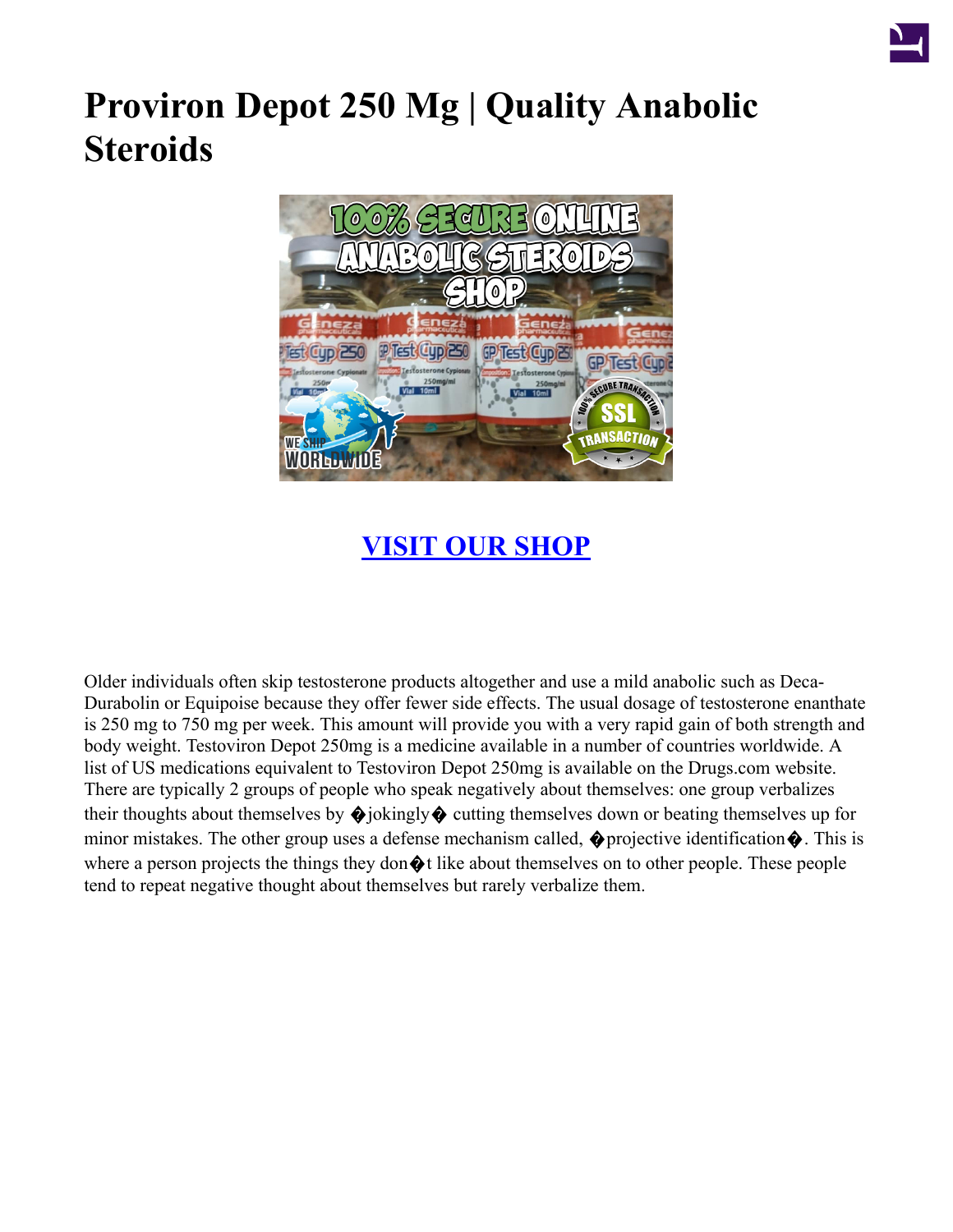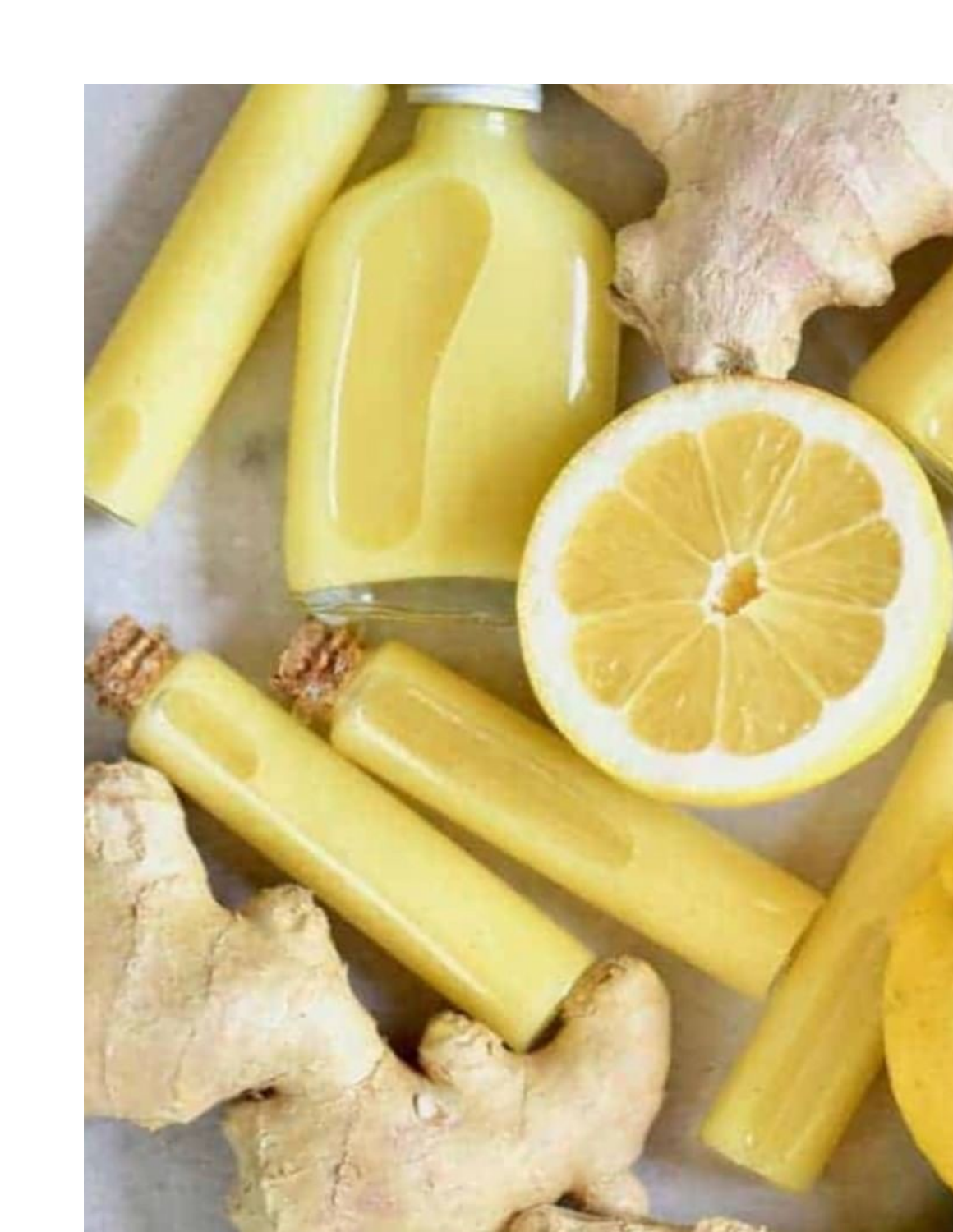Buy Testoviron Depot 250 injection is a hormone, eerily similar to testosterone, the male sex hormone.Testoviron Depot 250mg injection is primarily used to treat patients suffering due to a lack of testosterone or low testosterone levels in the male body. This condition is also known as hypogonadism. TESTOVIRON-DEPOT 250 Mg/1 Ml - p.3/5 The interval between injections should remain with-in the recommended range of 2-3 weeks in order to maintain a sufficient androgen effect in adult men. Shorter injection intervals may be necessary, depending on individual hormone requirements.



These photos show some of the art work that these creative woman allowed us to share with you. Specifically  $\triangle$  Landscape of Emotions  $\triangle$  identifying their current feelings and emotions and how this can be conveyed through landscape. [navigate to these guys](https://wikifactory.com/@fossamacrbaf/testo-cypmax-250)

Testoviron Depot is the androgen containing an oil-based mixture of Testosterone esters; mainly Testosterone propionate and enanthate, used in treating hypogonadism. It's administered via depot intravascular injections. These injections come in Testoviron ampules, and each ampoule contains 250mg of Testoviron Depot. #bodybuilding #fitness #gym #workout #fit #motivation #fitfam #fitnessmotivation #muscle #strong #gymlife #healthy #fitspo #lifestyle #health #exercise #fitnessmodel #instagood #gymmotivation #transformation #shredded #photooftheday #abs #training #diet #love #gains #eatclean #instafit #strength What is Testoviron Depot - Bayer Schering - Inject Testoviron Bayer Schering is an anabolic steroid injection which contain 250mg per ML of the Hormone Testosterone and it is available in a 1ml ampoule.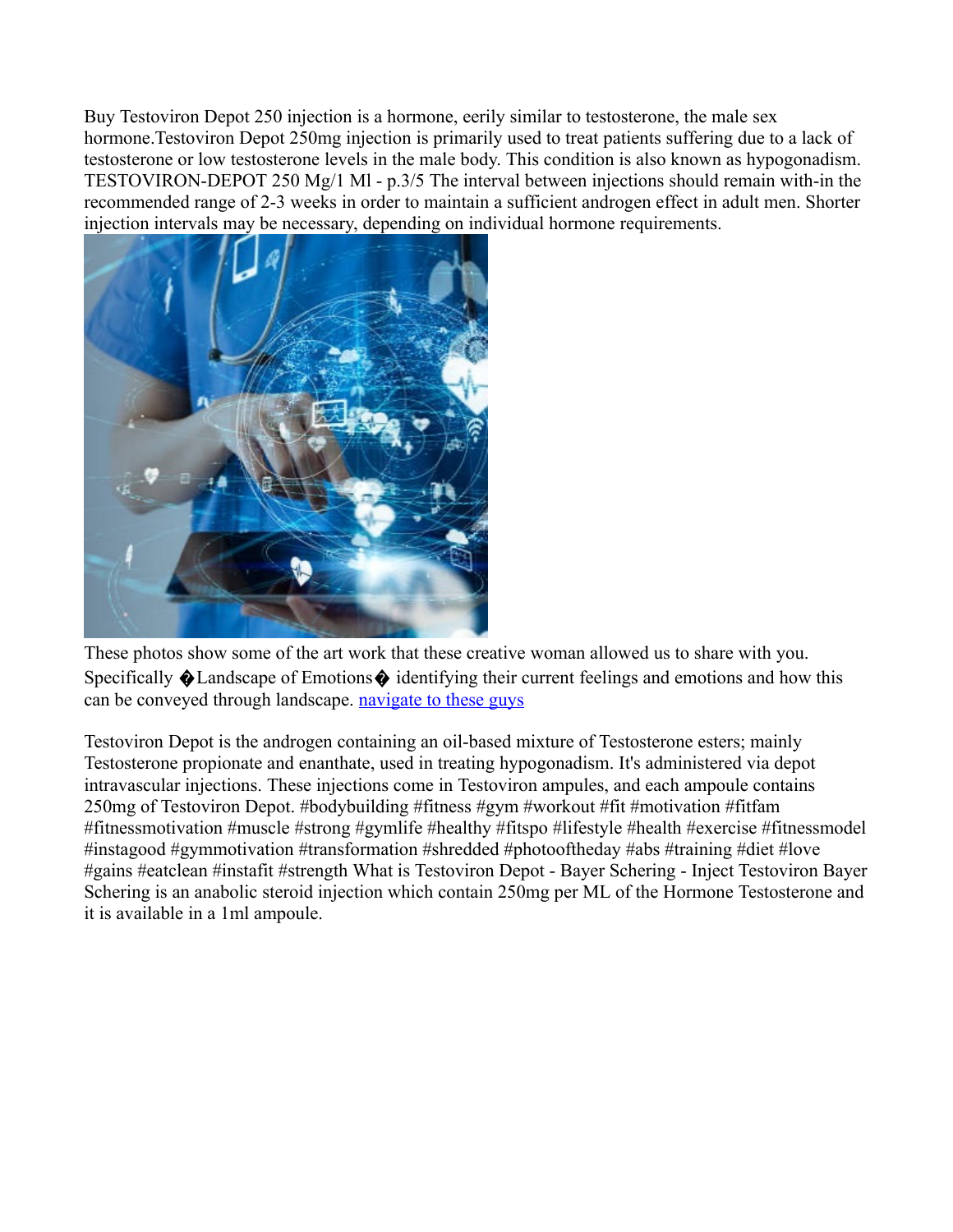

The clinical trial started on 9/7/2020 and is currently in phase 3. The participants in the study were recruited from the US, Central and South America, and South Africa. Those participating in 5the study received either a placebo or an intramuscular injection that had approximately 5E^10 virus particles in a single dose. Interim studies identified that the vaccine was 66% effective overall in preventing moderate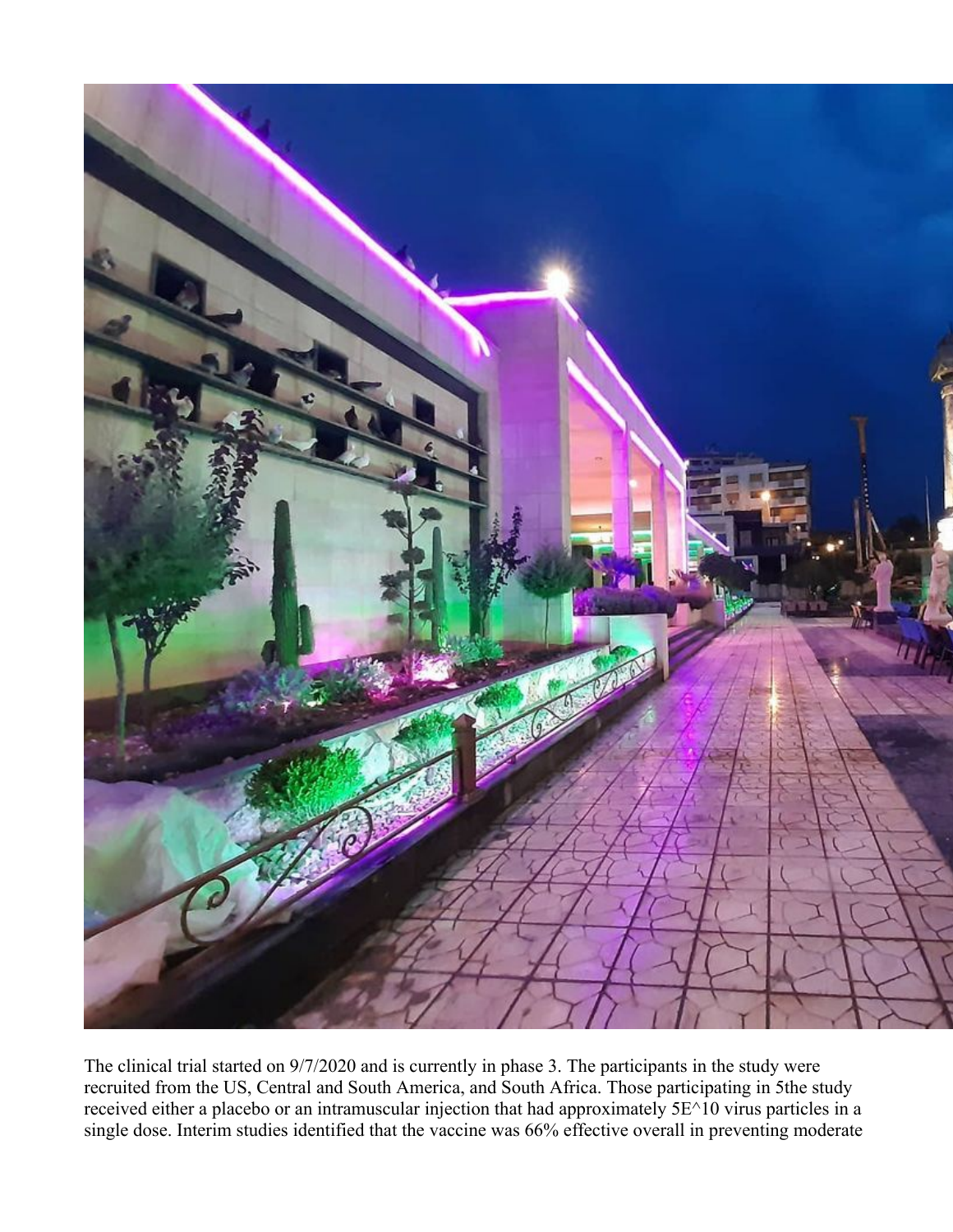to severe COVID-19, 28 days after vaccination with some variation with regards to location. That is most likely attributed to the different mutated strains of COVID that have begun to circulate around the world. Johnson and Johnson is also running an investigational clinical trial where two doses of their vaccine is administered instead of a single dose to evaluate for efficacy. Proviron, also known as Mesterolone, is an orally active compound that has been prescribed to men struggling with hypogonadism - a condition in which they are unable to produce as much testosterone as they should be. Many bodybuilders and athletes have become curious about Mesterolone. Vinpocetine is an OTC supplement that increases cerebral blood flow, resulting in an increase mental processing and optimization. It also acts as a neuroprotectant meaning that it decreases oxidative stress and sodium accumulation within the neural network. [on yahoo](https://facinghistory.instructure.com/eportfolios/7027/_/Testoviron_Depot_Bayer_Testosterone_Enanthate_250mg__Anabolic_Steroids_For_Sale)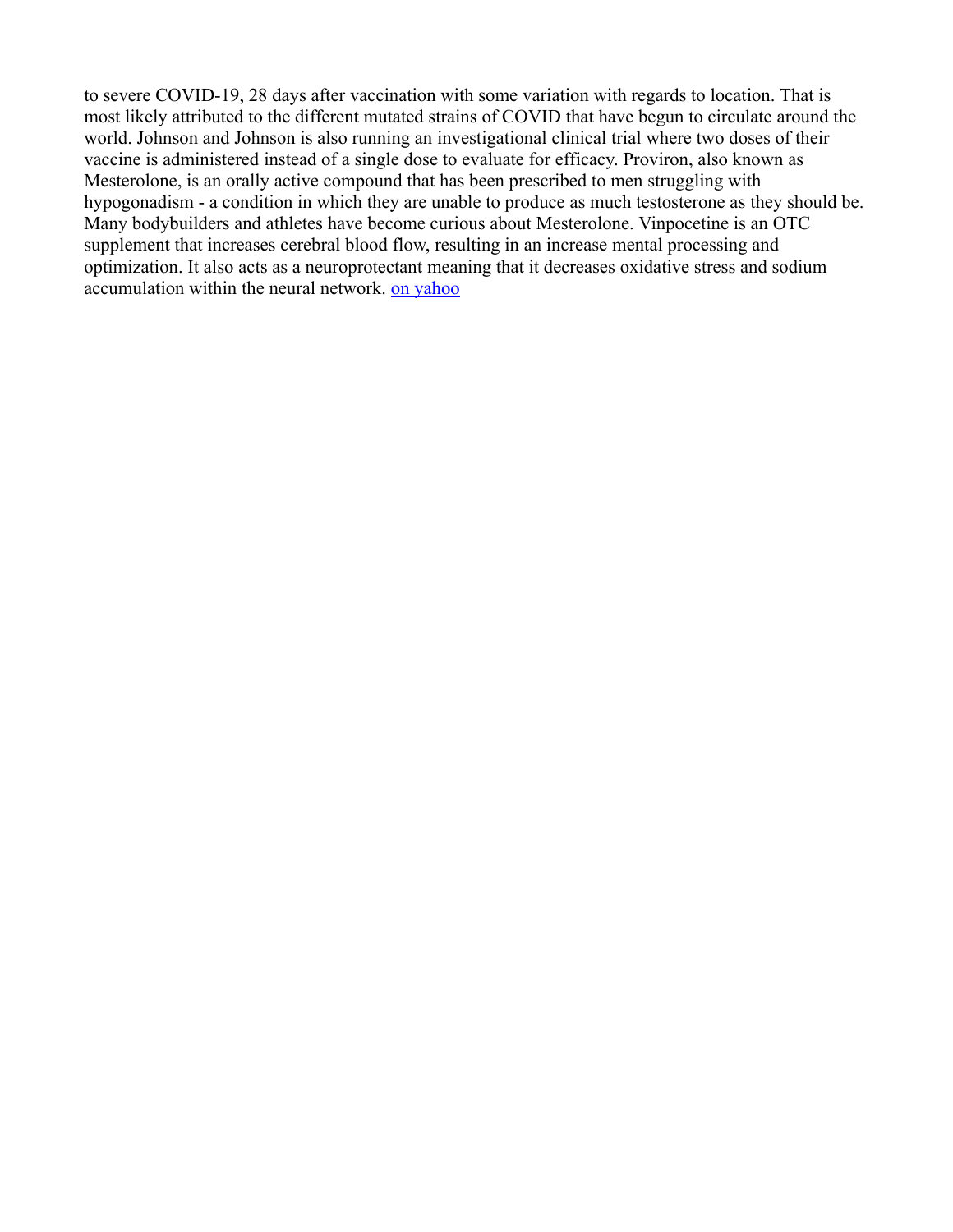## **JOIN** ON FACEBOOK LIVE EVERY FRIDAY @8PM

## Any medical or menta health questions?